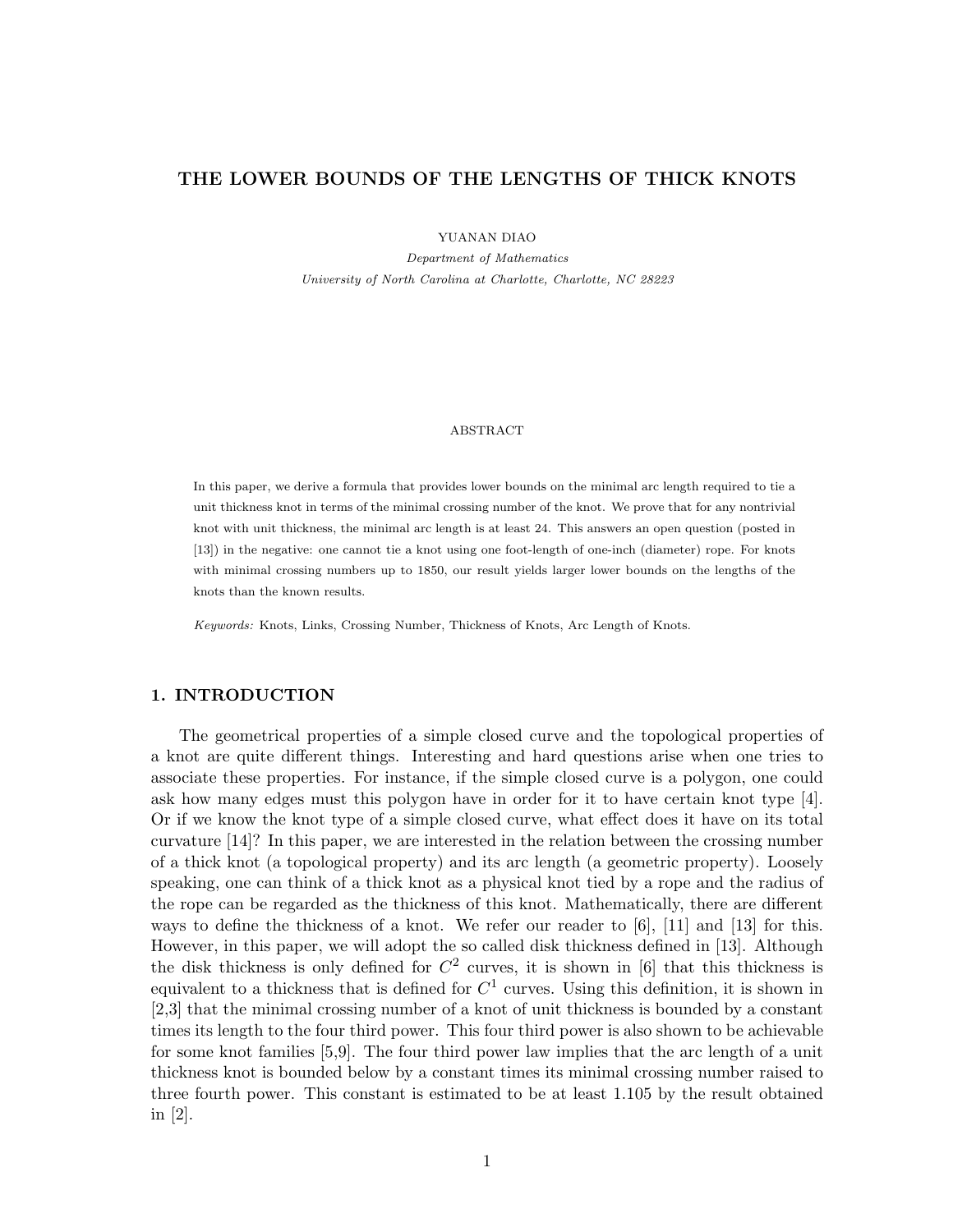Our question here is that if the radius of the rope is 1 unit, how many units of rope are needed to tie this knot? This is a challenging problem in knot theory. On the hand, it has been proven in [6] that within the set of all  $C<sup>1</sup>$  knot of unit thickness of any given knot type, there exists one that has the minimal arclength (called the ropelength minimizer in [6]). On the other hand, the numerical value of the minimum ropelength needed to tie any non-trivial knot is not known up to date. Naturally, we turn to find estimates for such minimum length. It is shown in [13] that the arc length of a knot with unit thickness is at minimum iength. It is shown in [15] that the arc length of a knot with unit thickness is at least  $5\pi \approx 15.71$ . This lower bound has recently been improved to  $2\pi(2 + \sqrt{2}) \approx 21.45$  [6]. An open question asks whether one can tie a knot with one foot of one-inch diameter rope, i.e., if the minimum arc length of a knot with unit thickness is less than or equal to 24 [13]. Computer simulations suggest that this minimum arc length may be around 32 [15]. So the answer to this question is expected to be negative. Other experiments are also carried out to measure the amount of rope needed to tie a knot (not just the trefoil). In [10], various ropes are used to tie different knots. After a knot is tied, the ends of the rope are pulled tightly and the distance between the two ends are measured against their original distance (the total length of the rope). This gives an estimate of the amount of rope needed to tie this knot (with its ends open).

In this paper, we derive the following inequality

$$
L(K) \ge \frac{1}{2} \left( 17.334 + \sqrt{17.334^2 + 64\pi Cr(K)} \right),\tag{1}
$$

where  $L(K)$  is the arclength of the knot K (with unit thickness) and  $Cr(K)$  is the minimal crossing number of K. This formula is comparable to and improves the following formula obtained in [2]:  $\overline{a}$  $\mathbf{r}$ 

$$
L(K) \ge 4\sqrt{\pi Cr(K)} \left( = \frac{1}{2} \sqrt{64\pi Cr(K)} \right). \tag{2}
$$

For  $Cr(K) \leq 20$ , (1) produces the following numerical results.

 $Cr(K) = 3$  4 5 6 7 8 9 10 11  $L(K)$  > 23.698 25.286 26.735 28.076 29.330 30.513 31.635 32.704 33.728  $Cr(K)$  = 12 13 14 15 16 17 18 19 20  $L(K)$  > 34.711 35.659 36.575 37.461 38.321 39.157 39.970 40.763 41.537

The lower bound  $L(K) > 23.698$  is an improvement over the bound 21.45 obtained in [6]. When compared with  $L(K) > 1.105(L(K))^{3/4}$ , (1) provides larger lower bounds for  $L(K)$  with  $Cr(K)$  up to 1850 (and much better estimates when  $Cr(K)$  is small since  $L(K) > 1.105(L(K))^{3/4}$  is only intended for the asymptotic case). (1) is derived in Section 4. In Section 5, we use an elementary geometric approach to show that the minimum length required to tie a knot with unit thickness is larger than 24.

It is worthwhile to mention the counterpart of this question for polygons on the cubic lattice. Since there are only finitely many polygons of certain length on the cubic lattice,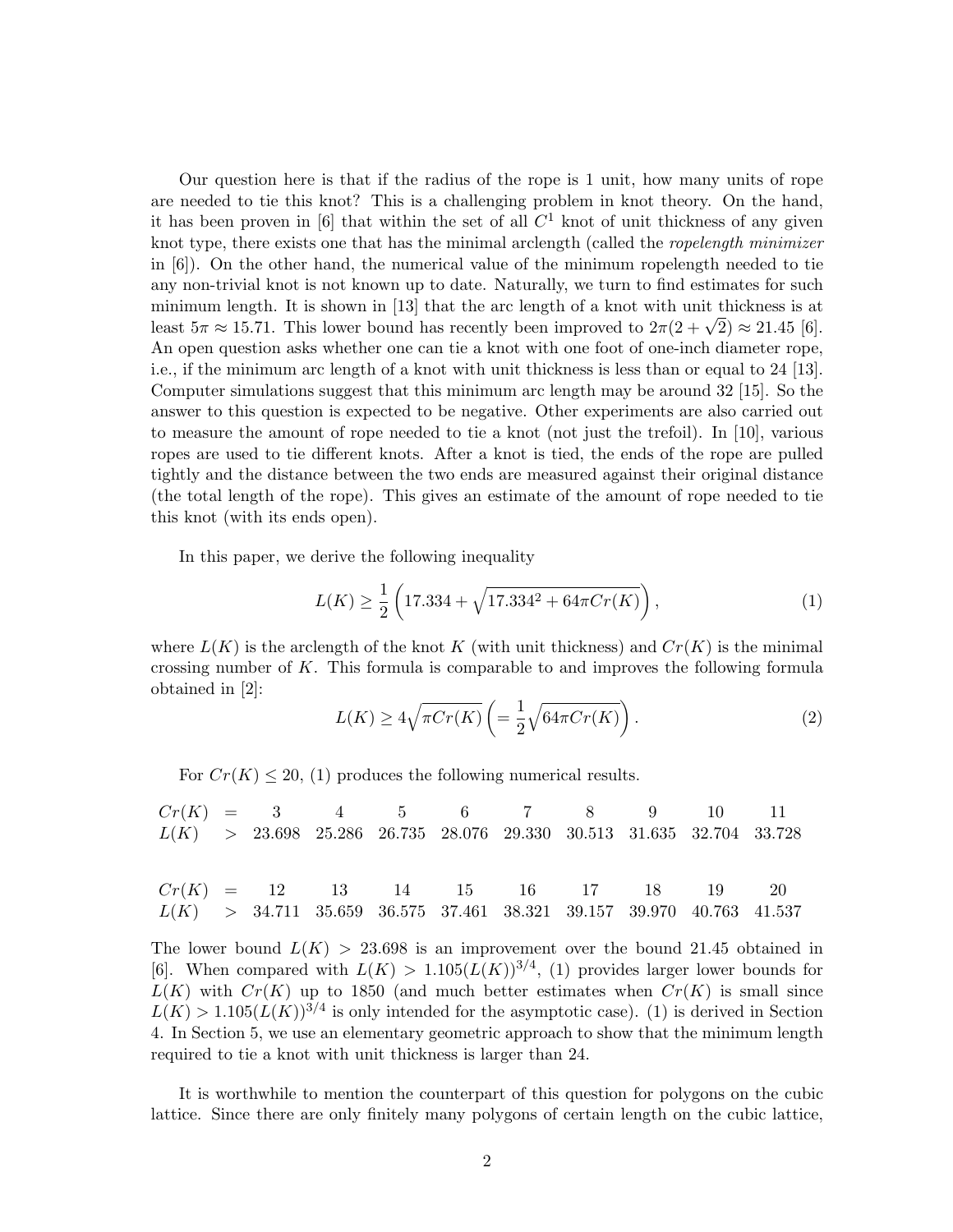one may think at first (intuitively) that the minimum length of a knot on the cubic lattice may be easy to obtain. It turns out that this is not the case either. In fact, the only known (theoretical) result related to this question to date is that the minimum length for any knot on the cubic lattice is 24, and with this length one can only tie a trefoil [7, 8]. As the number of edges increases, the number of polygons on the cubic lattice increases exponentially and the situation quickly becomes very complicated. One can smooth a lattice knot with minimal length 24 by replacing its corners with quarter circles of suitable radius. The result is a smooth knot of thickness one half. It can be shown we can get a knot like this with length less than 20. This implies that we are sure that a trefoil can be tied with 40 units of rope if the knot is of unit thickness [10], without doing any experiment.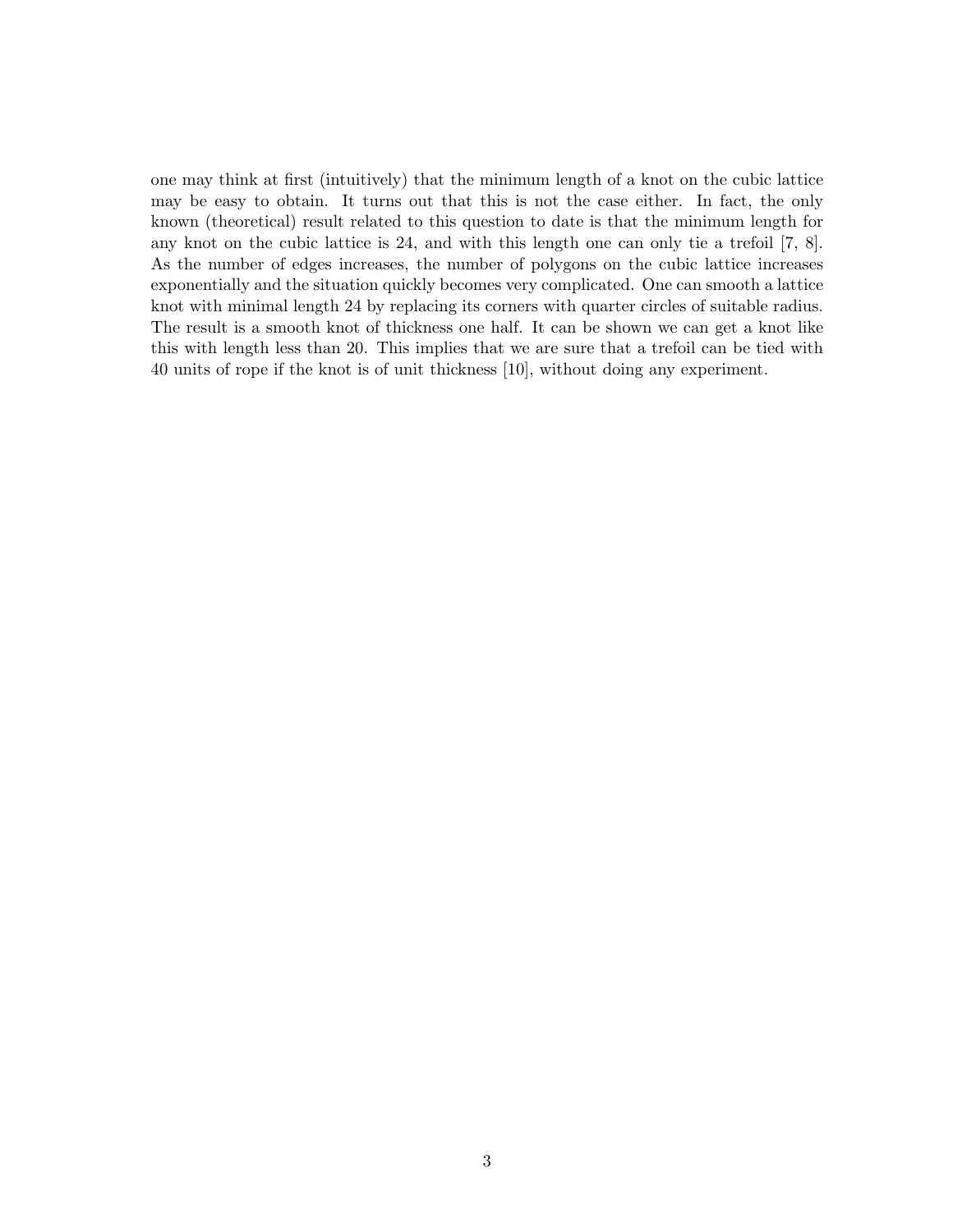#### 2. WEAKLY REDUCED KNOTS AND THEIR KNOT DIAGRAMS

The discussions in this section apply to any knot  $K$  that has a regular projection to a plane (or to a sphere under the spherical projection) with the exception that the projection may contain a few points such that each of them is the projection of a line segment on  $K$ . For any two points Y and Z on K, there are two arcs of K joining these two points. To distinguish them, we give K an orientation. In the case that K is given by a parametric equation, the orientation is naturally defined by the increasing direction of the parameter. The arc from Y to Z following this orientation is denoted by  $\alpha(Y, Z)$  and the arc from Z to Y is denoted by  $\alpha(Z, Y)$ . We will assume from now on that an orientation of K is fixed. Let  $P(A)$  be the projection of any subset A of K to the plane (A may be a point, an arc or K itself). If  $Y, Z \in K$  and  $P(Y) = P(Z)$ , then  $P(\alpha(Y, Z))$  is a loop (possibly with self intersections) in  $P(K)$ . Let  $\overline{YZ}$  be the line segment joining Y and Z and consider the following two simple closed curves. One of them is  $K_1 = \overline{YZ} \cup (K \setminus \alpha(Y, Z))$ . The other one is  $Q_1 = \overline{YZ} \cup \alpha(Y, Z)$ . If  $Q_1$  is a trivial knot and  $\alpha(Y, Z)$  can be deformed to  $\overline{YZ}$  via an ambient isotopy that is identity on  $K\setminus \alpha(Y, Z)$ , then  $K_1$  is ambient isotopic to K. We will say that  $\alpha(Y, Z)$  is *replaceable* by  $\overline{YZ}$  (or simply replaceable) and that  $P(\alpha(Y, Z))$  is a removable loop in  $P(K)$ . Replacing  $\alpha(Y, Z)$  with  $\overline{YZ}$  is called a replacing operation. A replacing operation reduces the total number of crossings in  $P(K)$  without creating any new crossings or moving any remaining crossings (and their corresponding points on K). Figure 1 shows some replaceable loops in  $P(K)$ . Observe that if  $P(\alpha(Y, Z))$  is a loop in  $P(K)$  without self intersections such that all passes of  $P(K)$  intersecting it overpass it (or all underpass it), then  $\alpha(Y, Z)$  is replaceable by  $\overline{YZ}$ . To see this, one needs to consider  $P(\alpha(Y, Z))$  in  $P(K)$ . A sequence of suitable Reidemeister moves can be carried out to reduce  $P(\alpha(Y, Z))$  under the given condition. A case of this is shown in Figure 1(a).



Figure 1: Examples of Removable Loops

Since a replacing operation reduces the total number of crossings of  $P(K)$  by at least one, it can only be repeated finitely many times. When there is no more removable loops left, we come to a new knot K', which is ambient isotopic to K. The crossings of  $P(K')$ and the corresponding points on K' projected to these crossings are subsets of  $P(K)$  and K respectively. We call K' a weakly reduced knot of K and  $P(K')$  a weakly reduced knot diagram of K.  $K'$  may not be obtained by just eliminating the original removable loops in  $P(K)$  since removing a removable loop may create new ones.  $K'$  is not unique in general either since it depends on where the replacing process starts and which loops we choose to eliminate first. The number of crossings in  $P(K')$  may not be the minimal crossing number of the knot type that K has either. This is why we call  $K'$  a weakly reduced knot of K.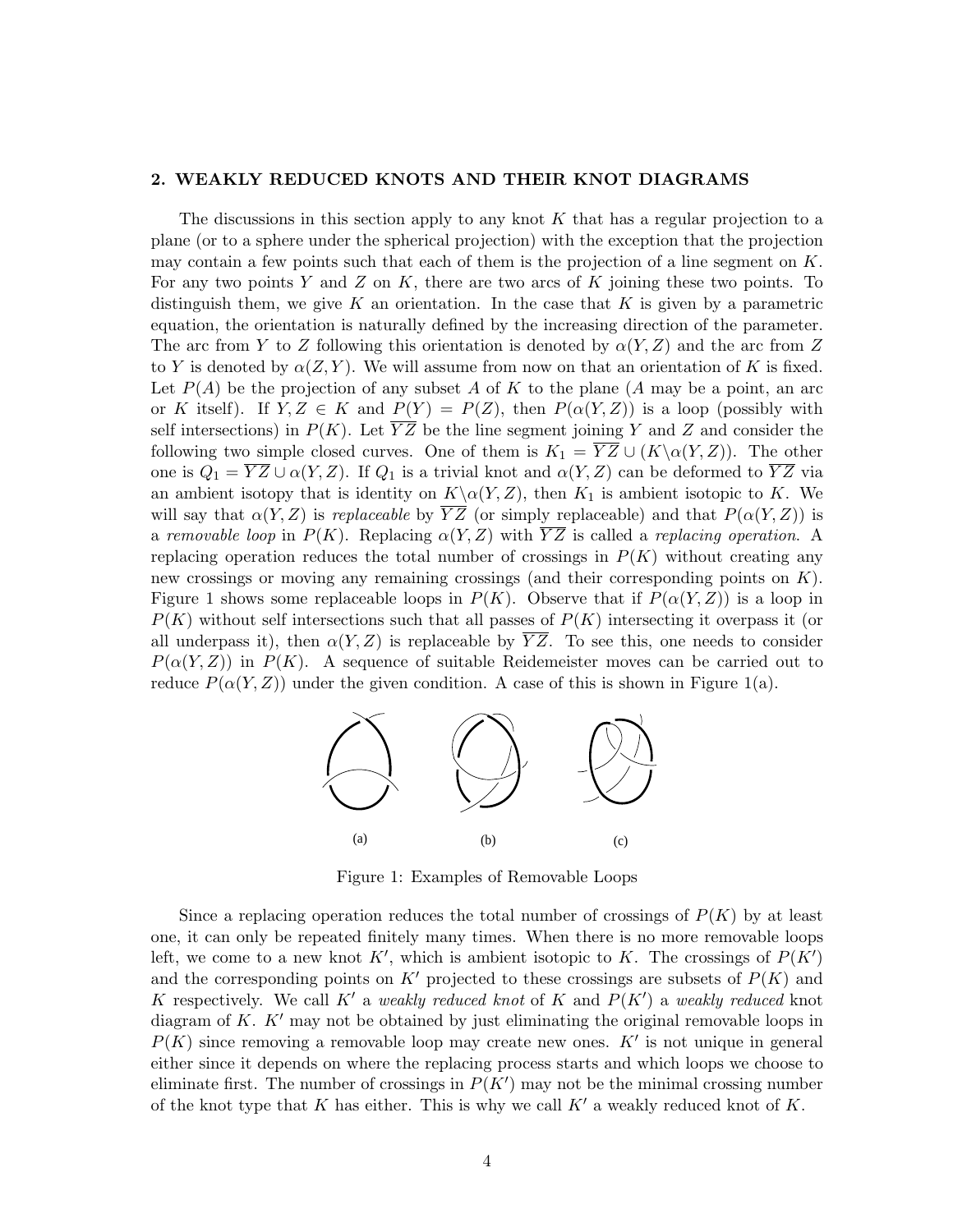A point in K is called a strong under point if it corresponds to an under crossing in  $P(K')$ . A strong over point in K is similarly defined. A maximal weak underpass (overpass) of  $P(K)$  is a pass on  $P(K)$  that corresponds to a maximal underpass (overpass) ([1]) on  $P(K')$ . Let K be a nontrivial knot and let K' be a weakly reduced knot of it. Start at any point  $X \in K$  that is not projected to a crossing in  $P(K)$  and travel along K following its orientation. Let  $Z_1$  be the first strong over point and  $Z_2$  be the last strong over point we meet before returning to X.  $Z_1 \neq Z_2$  exist since K' has at least two maximal overpasses  $(see [1]).$ 

**Lemma 1.** Assume that K is a nontrivial knot. Let  $X \in K$  be a point that is not projected to a crossing in  $P(K)$  and let  $Z_1, Z_2$  be the first and last strong over points starting from X. Let  $Y_1$  and  $Y_2$  be the two strong under points corresponding to  $Z_1$  and  $Z_2$ , then  $Y_1$ ,  $Y_2 \notin \alpha(Z_2, Z_1).$ 

Proof. If  $Y_1 \in \alpha(Z_2, Z_1)$ , then  $\alpha'(Y_1, Z_1)$  in K' corresponds to a removable loop since any pass of  $P(K')$  intersecting it is over it by the definition of  $Z_1$ . The other case is similar.  $\Box$ 

### 3. LEMMAS REGARDING KNOTS WITH UNIT THICKNESS

Throughout the rest of this paper, K stands for a knot of unit thickness, where the thickness is the one used in [6], i.e., the so called three-point thickness. Although the threepoint thickness is defined for  $C^1$  curves, we will restrict ourselves further to  $C^{1,1}$  curves so that our results will apply to the ropelength minimizers. We will assume this condition in all the lemmas and theorems from now on. We will need some concepts and results from [6] and [13]. The arc length of  $\alpha(Y, Z)$  is denoted by  $\rho(Y, Z)$  so  $\rho(Y, Z) \neq \rho(Z, Y)$  in general. Y and Z are called a *doubly critical pair* if  $Y - Z$  is perpendicular to the tangent vectors  $T(Y)$ ,  $T(Z)$  of K at Y and Z. The Euclidean distance  $d(Y, Z) = |Z - Y|$  between Y and Z is called a *doubly critical distance* if Y and Z are a doubly critical pair. Similarly, Y and Z are called a *singly critical pair* if  $Y - Z$  is perpendicular to either  $T(Y)$  or  $T(Z)$ . The corresponding  $d(Y, Z)$  is then called a *singly critical distance*. If we let  $\kappa$  be the maximum curvature of K, then we have  $([13])$ :

**Lemma 2.**  $\min\{\frac{1}{n}\}$  $\frac{1}{\kappa}, \frac{d_0}{2}$  = 1, where  $d_0$  is the minimum of all doubly critical distances of K.

The following lemma can also be found in [6] and [13].

**Lemma 3.** Let Y and Z be a singly critical pair of K, then  $d(Y, Z) \geq 2$ . On the other hand, if  $d(Y, Z) < 2$ , then  $\rho(Y, Z) < \pi$  or  $\rho(Z, Y) < \pi$ .

For any point  $X \in \mathbb{R}^3$  and  $r > 0$ ,  $B_r(X)$  stands for the closed ball of radius r centered at X and  $S_r(X)$  is the boundary of  $B_r(X)$ .

**Lemma 4.** If  $X \in K$ , then (1)  $(B_r(X) \setminus S_r(X)) \cap K$  is a single arc of K for any  $r \leq 2$ ; (2) any unit ball (not necessarily centered at a point on  $K$ ) can only contain one single arc of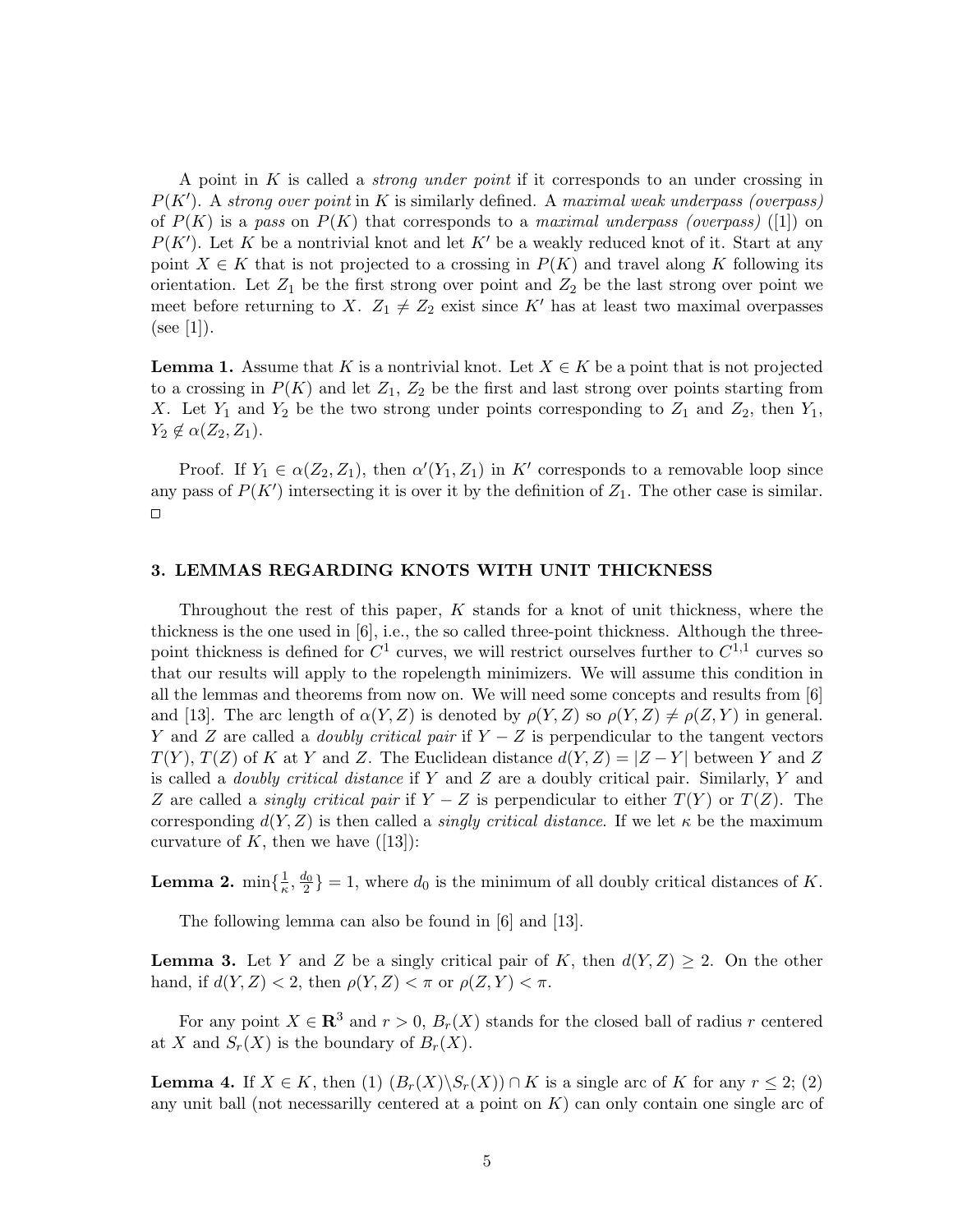$K$ ; (3) if a unit ball is tangent to K at some point, then its interior does not contain any other point of K.

Proof. (1) If this is not the case, then  $(B_2(X)\S_2(X))\cap K$  contains another arc  $\ell$  of K that does not include X. Notice that the distance between  $\ell$  and X is realized at a point  $Y \in \ell$  that is inside  $S_2(X)$ . It follows that  $X - Y$  must be perpendicular to  $T(Y)$ . Hence X and Y form a singly critical pair and  $d(X, Y) \geq 2$  by Lemma 1. This is a contradiction since Y is inside  $S_2(X)$ . (2) and (3) follow directly from the definition of the thickness from  $[6]$ .  $\square$ 

The following lemma is elementary and applies to any smooth or piecewise linear curve (not just to arcs on our knot  $K$ ). The result is well known. For the sake of convenience, we choose to list it as a lemma. The two cases in the lemma are illustrated in Figure 2.

**Lemma 5.** Let  $B_r(X_0)$  be the ball of radius r centered at  $X_0$ . Let  $Z_1$  and  $Z_2$  be any two points not contained in the interior of  $B_r(X_0)$ . Let  $\ell(Z_1, Z_2)$  be a smooth or piecewise smooth curve joining  $Z_1$ ,  $Z_2$  that does not intersect  $B_r(X_0)$  in its interior and let  $\theta$  be the angle between  $Z_1 - X_0$  and  $Z_2 - X_0$ . Let  $\rho(Z_1, Z_2)$  be the arc length of  $\ell(Z_1, Z_2)$ , then we have

- (a) If  $\theta \leq \pi$ , then  $\rho(Z_1, Z_2) \geq r\theta$ .
- (b) If  $\theta = \pi$ , then

$$
\rho(Z_1, Z_2) \geq \pi r + \sqrt{d_1^2 - r^2} - r \cos^{-1} \frac{r}{d_1} + \sqrt{d_2^2 - r^2} - r \cos^{-1} \frac{r}{d_2}
$$
  
 
$$
\geq \pi r + 2(\sqrt{d^2 - r^2} - r \cos^{-1} \frac{r}{d}),
$$

where  $d_1 = d(X_0, Z_1), d_2 = d(X_0, Z_2)$  and  $d = (d_1 + d_2)/2$ .



Figure 2: The minimum length of a curve going around a ball

While Lemma 5 is intuitive, the following lemma is a bit surprising.

**Lemma 6.** Let K be a knot and X, Y, Z be points of K such that  $X \notin \alpha(Y, Z)$ . Let  $\theta$  be the angle between the vectors  $Y - X$  and  $Z - X$ . Then  $\rho(Y, Z) \geq 2\theta$ .

Proof. Case 1.  $\alpha(Y, Z) \subset B_2(X)$ . Then  $\alpha(X, Y)$  or  $\alpha(Z, X) \subset B_2(X)$  by Lemma 4. Say  $\alpha(X, Y) \subset B_2(X)$ . Let  $\gamma(t)$  be a parametric equation of K such that  $\gamma(0) = X$  and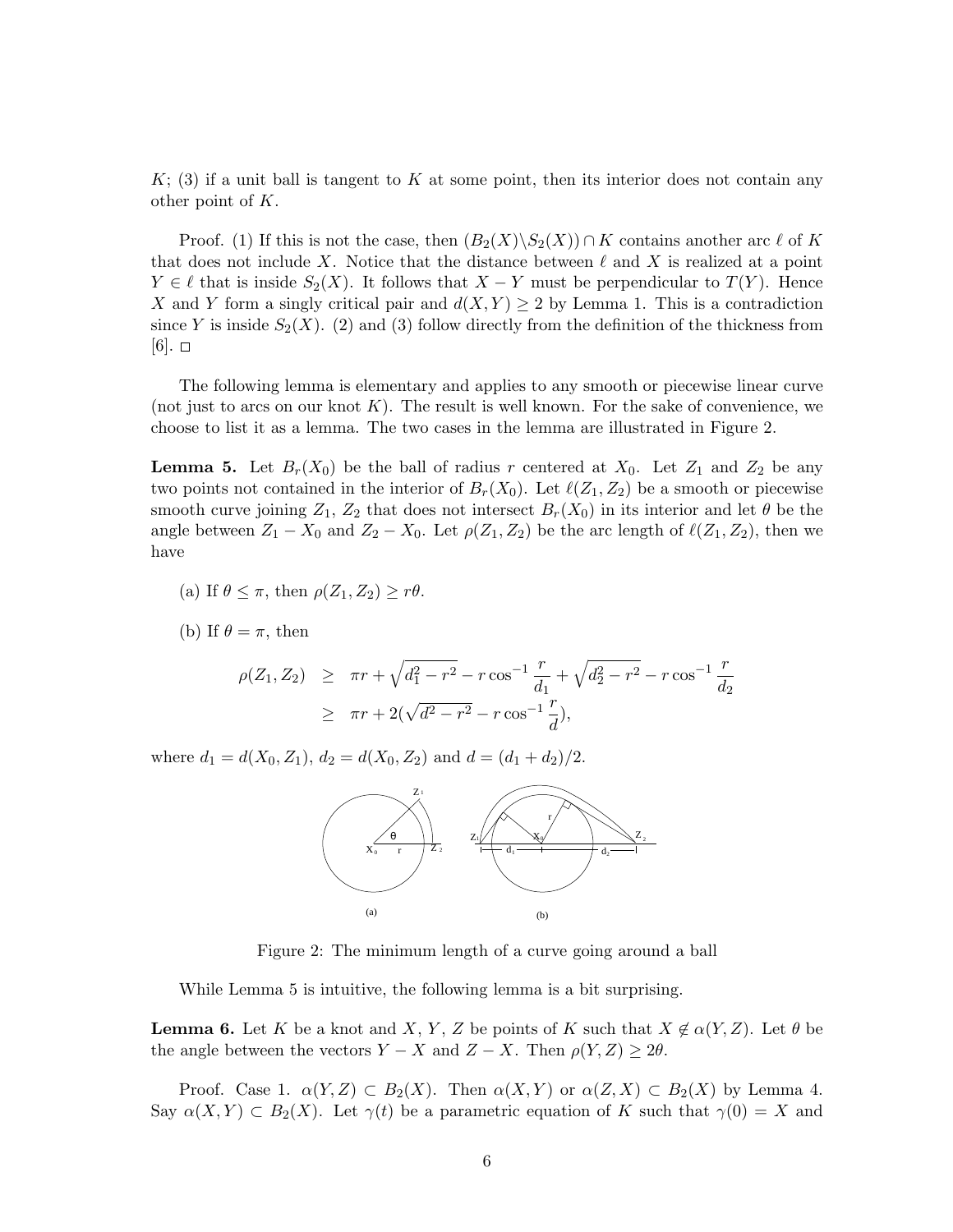$\gamma(t_0) = Z$ . By Lemma 3, the function  $f(t) = |\gamma(t) - X|^2$  is a strictly increasing function for  $t_0 > t > 0$ . Thus we must have  $d(X, Z) > d(X, Y)$ . Furthermore, if we let  $\Sigma$  be the plane normal to K at X, then  $\alpha(Y, Z)$  cannot intersect  $\Sigma$  by Lemma 3. In fact,  $\alpha(Y, Z)$  lies in the side of  $\Sigma$  that  $T(X)$  points to. So if X, Y and Z are colinear, then  $Y - X$  and  $Z - X$ point to the same direction hence  $\theta = 0$ . Thus in this case, there is nothing to prove. If X, Y and Z are not colinear, they determine a plane  $\Sigma_1$ . Let  $\ell_1$  be the line through X and Y and let  $\ell_2$  be the line through  $(X + Y)/2$  that is perpendicular to  $\ell_1$ . Let  $O \in \ell_2$  such that O and Z are on the same side of  $\ell_1$  and  $d(O, X) = d(O, Y) = 1$ . So  $X \in S_1(O)$  by this construction. Hence K is either tangent to  $B_1(O)$  at X or enters  $B_1(O)$  at a point near X. By Lemma 4 (2) and (3),  $\alpha(Y, Z)$  will not intersect the interior of  $B_1(O)$ . Let  $\theta_1$  be the angle as marked in Figure 3 (where the page is in the plane  $\Sigma_1$ ). Observe that  $\theta_1 \geq 2\theta$ . The result then follows by Lemma 5. If  $\alpha(Z, X) \subset B_2(X)$ , we can change the orientation of K and relabel Y and Z then apply the above proof.



Figure 3:  $\rho(Y, Z) \geq 2\theta$ 

Case 2.  $\alpha(Y, Z)$  does not intersect the interior of  $B_2(X)$ . This follows directly from Lemma 5.

Case 3. There exists  $W \in \alpha(Y, Z)$  such that  $\alpha(Y, W) \subset B_2(X)$  or  $\alpha(W, Z) \subset B_2(X)$ . Say  $\alpha(Y, W) \subset B_2(X)$ . Let  $\theta_1$  be the angle between  $Y - X$  and  $W - X$ , and let  $\theta_2$  be the angle between  $W - X$  and  $Z - X$ . We have  $\theta_1 + \theta_2 \ge \theta$ . Since  $\rho(W, Z) \ge 2\theta_2$  by Lemma 5 and  $\rho(Y, W) \geq 2\theta_1$  by case 1, the result follows. The proof for the other case is identical.  $\Box$ 

**Proposition 1.** Let K be a knot and P be a regular plane projection of K to a plane. Then there exists a weakly reduced knot  $K'$  of K such that any strong under-over point pair Y and Z in it must satisfy the condition  $\rho(Y, Z) \geq 2\pi$  (and  $\rho(Z, Y) \geq 2\pi$ ). The same conclusion holds for a spherical projection.

Proof. Start from a point on K and travel along K to search for the pairs  $Y, Z$  that satisfy the condition  $P(Y) = P(Z)$  and  $\rho(Y, Z) < 2\pi$ . We will relabel Y, Z if  $\rho(Z, Y) < 2\pi$ . This way,  $\alpha(Y, Z)$  is always the shorter arc but  $P(Y)$  may be either an under crossing or an over crossing in  $P(K)$ . Once we find such a pair  $Y_1$ ,  $Z_1$ , we will set it aside and continue our search for the next pair  $Y_2$ ,  $Z_2$  with the extra condition that  $Y_2$  and  $Z_2$ cannot be in  $\alpha(Y_1, Z_1)$ . The reason is that if  $Y_2$  or  $Z_2$  belongs to  $\alpha(Y_1, Z_1)$ , then once we replace  $\alpha(Y_1, Z_1)$  by  $\overline{Y_1Z_1}$ , the crossing  $P(Y_2) = P(Z_2)$  would disappear. If it happens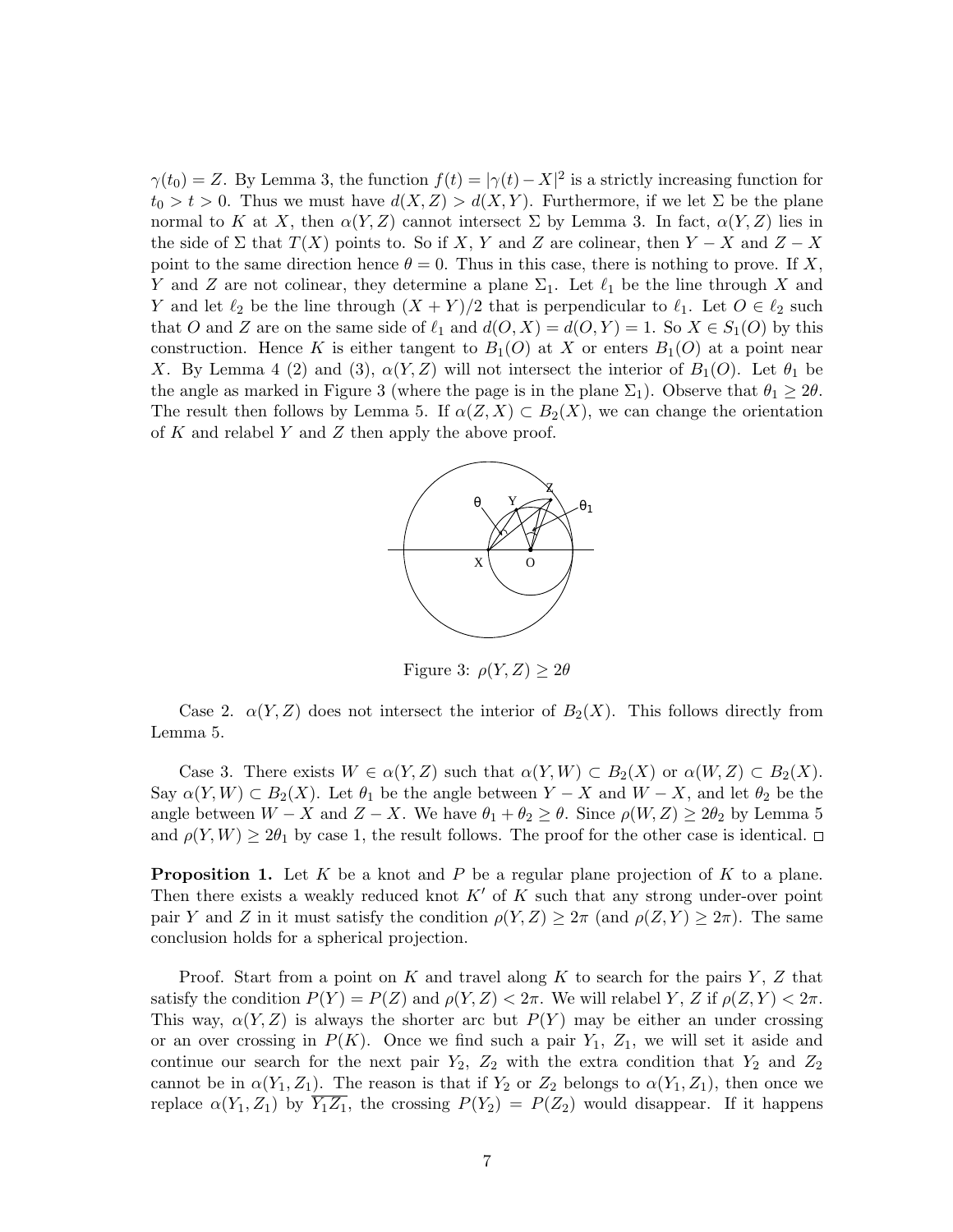that  $\alpha(Y_1, Z_1) \subset \alpha(Y_2, Z_2)$ , then we will keep  $Y_2, Z_2$  and discard  $Y_1, Z_1$  from our collection for the same reason. We will renumber  $Y_2$ ,  $Z_2$  as  $Y_1$ ,  $Z_1$  in this case. In general, if we have found k such pairs  $(Y_1, Z_1), (Y_2, Z_2), \ldots, (Y_k, Z_k)$  such that  $\rho(Y_j, Z_j) < 2\pi$  and  $\alpha(Y_i, Z_i) \cap \alpha(Y_j, Z_j) = \emptyset$  for any  $i \neq j$ , we will go out to search for the next pair  $Y_{k+1}, Z_{k+1}$ with the extra condition that  $Y_{k+1}$ ,  $Z_{k+1}$  are not contained in any  $\alpha(Y_i, Z_i)$   $(1 \leq j \leq k)$ . Once such a pair is found, we will check to see if  $\alpha(Y_{k+1}, Z_{k+1})$  contains any of the existing  $\alpha(Y_j, Z_j)$ . If it does, then the contained ones will be discarded from our collection and we will renumber the remaining pairs. This process is repeated until we have no more such pairs left. Assume at the end, we have m such pairs. Keep in mind that if we now have a pair Y and  $Z \in K$  such that  $P(Y) = P(Z)$  and Y, Z are not a pair in our collection, then either  $\rho(Y, Z) \geq 2\pi$  or one of Y, Z is contained in  $\alpha(Y_j, Z_j)$  for some pair  $(Y_j, Z_j)$  from our collection. Renumber the pairs in our final collection by  $(Y_1, Z_1), (Y_2, Z_2), \ldots, (Y_m, Z_m)$  such that  $d(Y_j, Z_j) \leq d(Y_{j+1}, Z_{j+1})$ . For each  $\alpha(Y_j, Z_j)$ , we will define  $M_j = \bigcup_{Y' \in \alpha(Y_j, Z_j)} \overline{Y'Z_j}$ .

Claim 1.  $M_j$  does not intersect  $K \setminus \alpha(Y_j, Z_j)$ .

Proof of Claim 1. If this is not true, then there exists a point  $X \in K \backslash \alpha(Y_i, Z_i)$  and a point  $Y_0 \in \alpha(Y_i, Z_i)$  such that  $X \in \overline{Y_0Z_i}$ . Since  $X \notin \alpha(Y_i, Z_i)$ , by Lemma 6, we have  $\rho(Y_j, Z_j) \geq \rho(Y_0, Z_j) \geq 2\pi$ . This contradicts the condition that  $\rho(Y_j, Z_j) < 2\pi$ .

Claim 2. If  $m \ge k > j$ , then  $M_k$  does not intersect  $\overline{Y_i Z_i}$ .

Proof of Claim 2. Let  $\Sigma$  be the plane determined by  $Y_j$ ,  $Z_j$  and  $Y_k$ , which is the plane of the page shown in Figure 4. Let  $\theta_1$  and  $\theta_2$  be as marked in the figure. Observe that  $\theta_1 + \theta_2 \geq \pi$  since  $d(Y_k, Z_k) \geq d(Y_j, Z_j)$  (keep in mind that  $Z_k - Y_k$  and  $Z_j - Y_j$  are parallel). Assume that  $M_k$  intersects  $\overline{Y_jZ_j}$  at some point X. Then there exists  $Y_0 \in \alpha(Y_k, Z_k)$  such that  $X \in Y_0Z_k$ . Since  $Y_j$  and  $Z_j$  are not in  $\alpha(Y_k, Z_k)$ , Lemma 6 applies. If  $Y_0$  is in region I as marked in Figure 4, then  $\theta'_1 > \theta_1$  and  $\theta'_2 > \theta_2$ , hence

$$
\rho(Y_k, Z_k) = \rho(Y_k, Y_0) + \rho(Y_0, Z_k) \ge 2(\theta'_1 + \theta'_2) > 2\pi,
$$

which is a contradiction. On the other hand, if  $Y_0$  is in region II, then  $\angle Z_kZ_jY_0+\angle Y_0Z_jY_k =$  $2\pi - \angle Y_k Z_j Z_k > 2\pi - \theta_1 > \pi$ , so we also have

$$
\rho(Y_k, Z_k) = \rho(Y_k, Y_0) + \rho(Y_0, Z_k) > 2\pi.
$$

The situation is similar if  $Y_0$  is in region III. This finishes the proof of Claim 2.

We can now deform  $\alpha(Y_1, Z_1)$  to  $\overline{Y_1 Z_1}$  via  $M_1$ . Since this deformation does not affect the rest of  $K$ , we obtain a new knot  $K_1$ , which is ambient isotopic to  $K$ . We then deform  $\alpha(Y_2, Z_2)$  to  $\overline{Y_2Z_2}$  via  $M_2$ . Since  $M_2$  does not intersect  $K_1\backslash \alpha(Y_2, Z_2)$  by Claims 1 and 2, we obtain a new knot  $K_2$  that is also ambient isotopic to K. This process can then be repeated until all  $\alpha(Y_i, Z_i)$ 's are replaced by  $Y_i Z_i$ 's. The result is a new knot  $K_m$  that is ambient isotopic to K such that for each crossing  $P(Y) = P(Z)$  in its projection, we must have  $\rho(Y, Z) \geq 2\pi$ . We can then work on  $K_m$  to remove any remaining replaceable loops until we reach a weakly reduced knot  $K'$ , which has the properties we need. This finishes the proof for the plane projection case.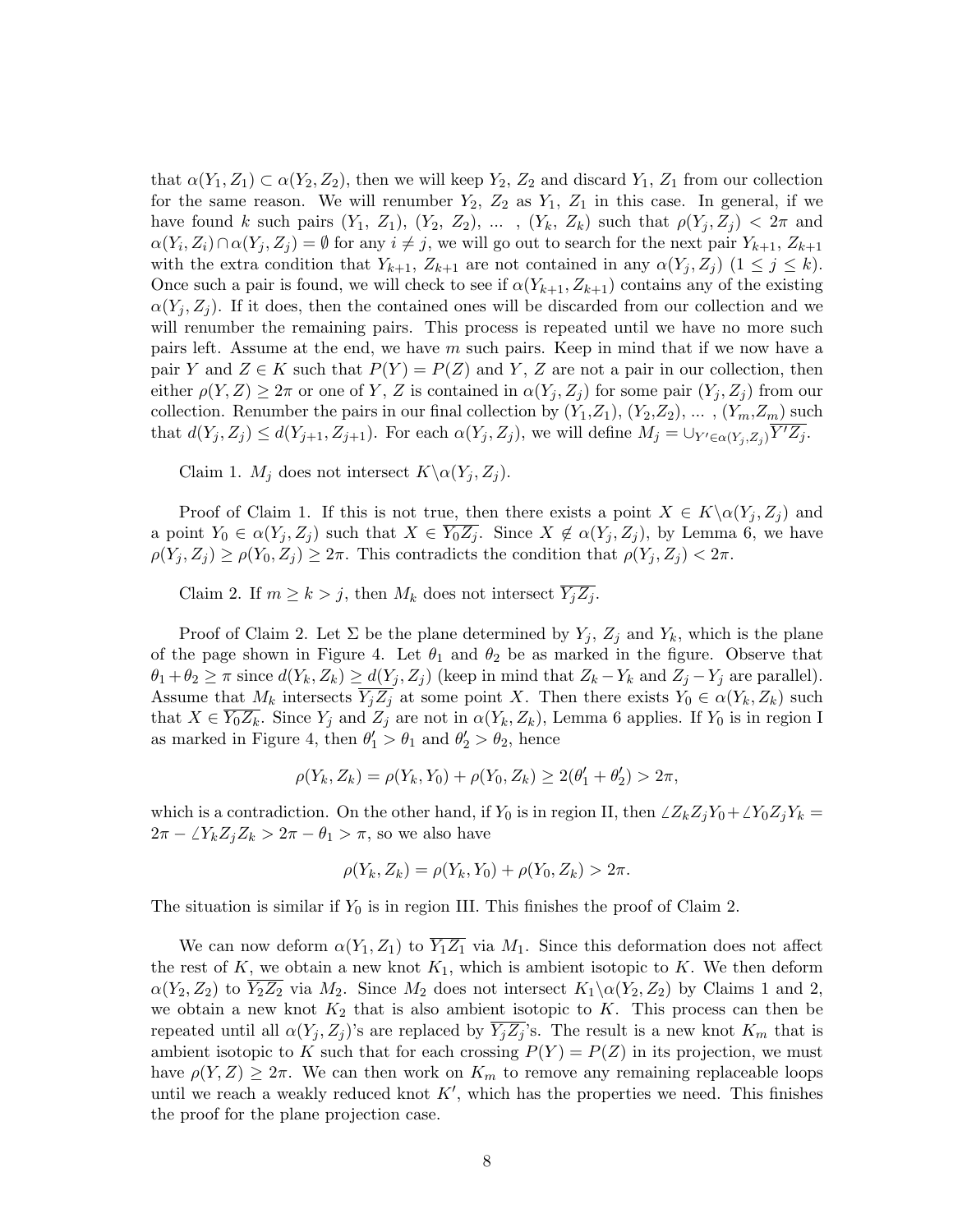

Figure 4:  $\rho(Y_k, Z_k) \geq 2\theta$ 

The proof for the spherical projection is almost identical, except that  $(Y_j, Z_j)$ 's are ordered according to the ratio  $\frac{r_j}{h_j}$ , where  $r_j = \min\{d(X,Y_j),d(X,Z_j)\},\ h_j = \max\{d(X,Y_j),$  $d(X, Z_j)$  and X is the center of the sphere on which K is projected to. We leave it to the reader to verify that if  $\frac{r_j}{h_j} \geq \frac{r_i}{h_i}$  $\frac{r_i}{h_i}$ , then we have  $\theta_1 + \theta_2 \geq \pi$  (see Figure 5), which is what we need in proving Claim 2.  $\square$ 



Figure 5:  $\theta_1 + \theta_2 \geq \pi$ 

## 4. THE APPROACH BY MODIFIED AVERAGING CROSSING NUMBER

In this section, we will derive a formula that gives an upper bound for the minimum crossing number of a knot with unit thickness in terms of its length. Reversing this formula, we then get a lower bound for the length of the knot. Our result provides larger lower bounds for knots whose crossing numbers are not too big. Although this formula can certainly be improved for knots with larger minimal crossing numbers, we will not do so in this paper. Interestingly, when compared to the formula  $\widetilde{L(K)} \geq 1.105(Cr(K))^{\frac{3}{4}}$  (which can be obtained from the work of [2]), our formula provides larger lower bound even for  $L(K)$  up to  $Cr(K) = 1850$ . So it is quite a powerful formula.

Let  $\vec{v}$  be a unit vector and let  $\Sigma_{\vec{v}}$  be the plane normal to  $\vec{v}$  that passes through the origin. When we project two arcs  $\ell'$  and  $\ell''$  to  $\Sigma_{\vec{v}}$ , they may intersect each other and we can count the number of crossings in the projection. We will use  $c_{\vec{v}}(\ell', \ell'')$  to denote the number of crossings between  $\ell'$  and  $\ell''$  under the projection to  $\Sigma_{\vec{v}}$ . By symmetry, we have  $c_{\vec{v}}(\ell',\ell'') = c_{\vec{v}}(\ell'',\ell').$  The averaging crossing number between  $\ell'$  and  $\ell''$  is then defined as

$$
\frac{1}{4\pi} \int_{S} c_{\vec{v}}(\ell', \ell'') d\mu,\tag{3}
$$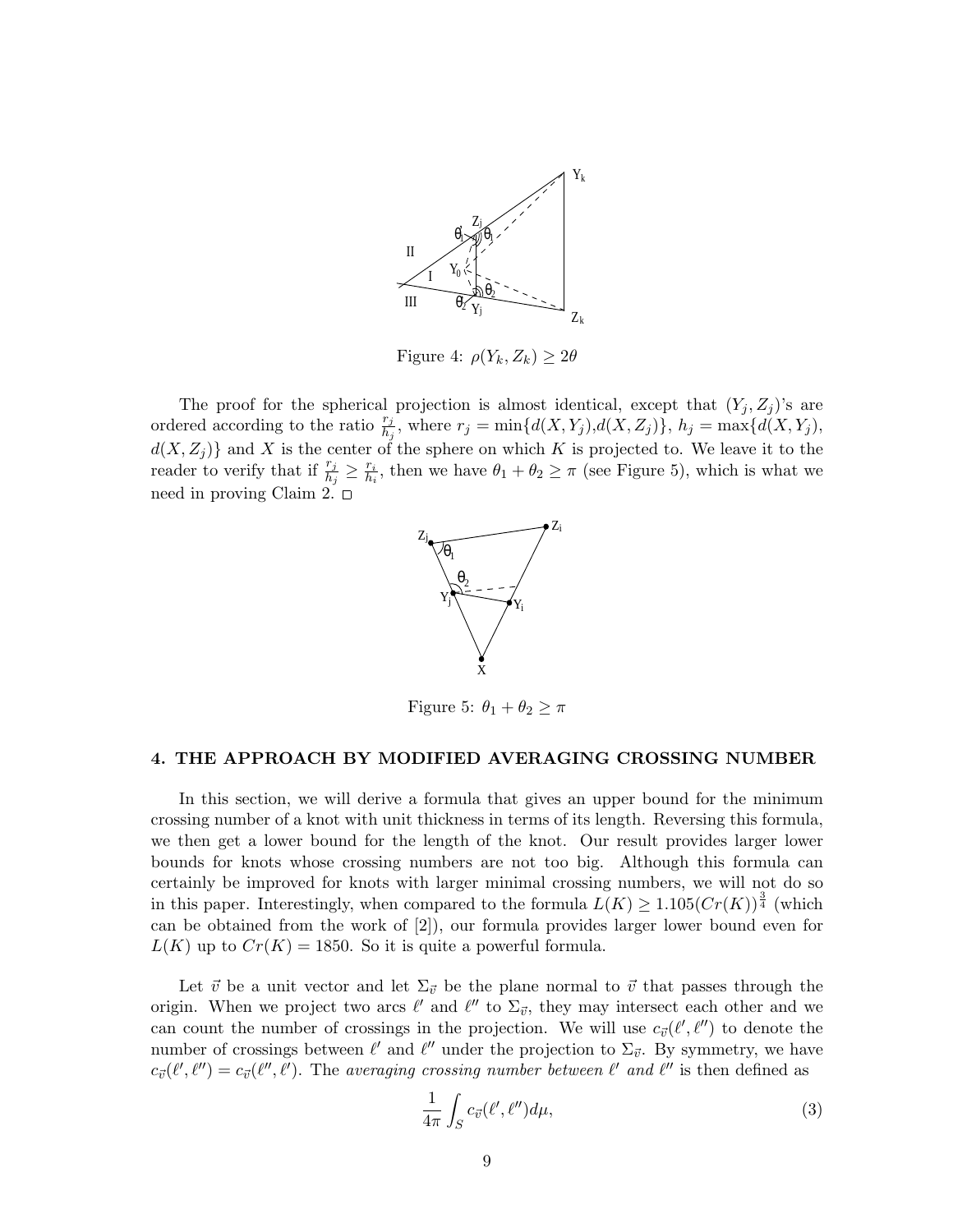where S is the unit sphere centered at the original point and  $\mu$  is the measure of the area on S. We will use  $a(\ell'', \ell')$  to denote the averaging crossing number between  $\ell'$  and  $\ell''$ . Similarly, we will use  $c_{\vec{v}}(K)$  to denote the number of crossings in the projection of K to  $\Sigma_{\vec{v}}$ (via direction  $\vec{v}$ ). The *average crossing number of* K is defined as

$$
a(K) = \frac{1}{4\pi} \int_{S} c_{\vec{v}}(K) d\mu.
$$
\n<sup>(4)</sup>

Let n be a large positive integer and divide K into n arcs of equal length so that each arc is of length  $L(K)/n$ . Number them according to the orientation of K as  $\ell_1, \ell_2, ..., \ell_n$ . We have

$$
c_{\vec{v}}(K) = \frac{1}{2} \sum_{1 \le i,j \le n} c_{\vec{v}}(\ell_i, \ell_j),\tag{5}
$$

hence

$$
a(K) = \frac{1}{4\pi} \int_{S} c_{\vec{v}}(K) d\mu = \frac{1}{2} \sum_{1 \le i,j \le m} a(\ell_i, \ell_j).
$$
 (6)

The factor  $\frac{1}{2}$  is in there because if a crossing is counted in  $a(\ell_i, \ell_j)$ , it will be counted again in  $a(\ell_i, \ell_i)$ . Let  $Cr(K)$  be the minimum crossing number of K. Notice that this is the minimum of all possible projections of all knots that are of the same knot type as  $K$ . So we have  $Cr(K) \leq c_{\vec{v}}(K)$  for any  $\vec{v}$  hence  $Cr(K) \leq a(K)$ . We can actually improve this in the following way. By Proposition 1, if we only count the crossings  $P(Y) = P(Z)$  in  $P(K)$  that satisfy the conditions  $\rho(Y, Z) \geq 2\pi$  and  $\rho(Z, Y) \geq 2\pi$ , we still get a number that is at least  $Cr(K)$ . The number of crossings counted this way is called the *modified* crossing number of K (in the projection to  $\Sigma_{\vec{v}}$ ) and is denoted by  $m_{\vec{v}}(K)$ . Of course, we have  $m_{\vec{v}}(K) \leq c_{\vec{v}}(K)$ . The modified average crossing number of K, denoted by  $m(K)$ , is then defined by

$$
m(K) = \frac{1}{4\pi} \int_{S} m_{\vec{v}}(K) d\mu.
$$
 (7)

The following inequality is comparable to (6):

$$
m(K) \le \frac{1}{2} \sum_{\rho(\ell_i,\ell_j) > 2\pi - 2} a(\ell_i,\ell_j) = \frac{1}{2} \sum_{1 \le i \le n} \sum_{J_i} a(\ell_i,\ell_j),\tag{8}
$$

where  $J_i$  is the set of all j's satisfying  $\rho(\ell_i, \ell_j) > 2\pi - 2L(K)/n$  or  $\rho(\ell_j, \ell_i) > 2\pi - 2L(K)/n$ . Here  $\rho(\ell_i, \ell_j)$  means the length of arc on K joining  $\ell_i$  and  $\ell_j$  (following the given orientation).

**Theorem 1.** Let K be a knot with unit thickness and let  $\gamma$  be its arc length parameterized equation. Then we have

$$
Cr(K) \le m(K) \le \frac{1}{4\pi} \int_K \int_{K_s} \frac{1}{|\gamma(t) - \gamma(s)|^2} dt ds,
$$
\n<sup>(9)</sup>

where  $K_s$  is the set of points  $\gamma(t)$  on K satisfying the condition  $|t - s| \geq 2\pi$ .

Proof. Let X be a point of  $\ell_i$  and consider the ball  $B_r(X)$ . Notice that if  $\ell_i$  and  $\ell_j \cap B_r(X)$  intersect in their projection to  $\Sigma_{\vec{v}}$ , then  $B_r(X)$  and  $\ell_i$  must intersect in their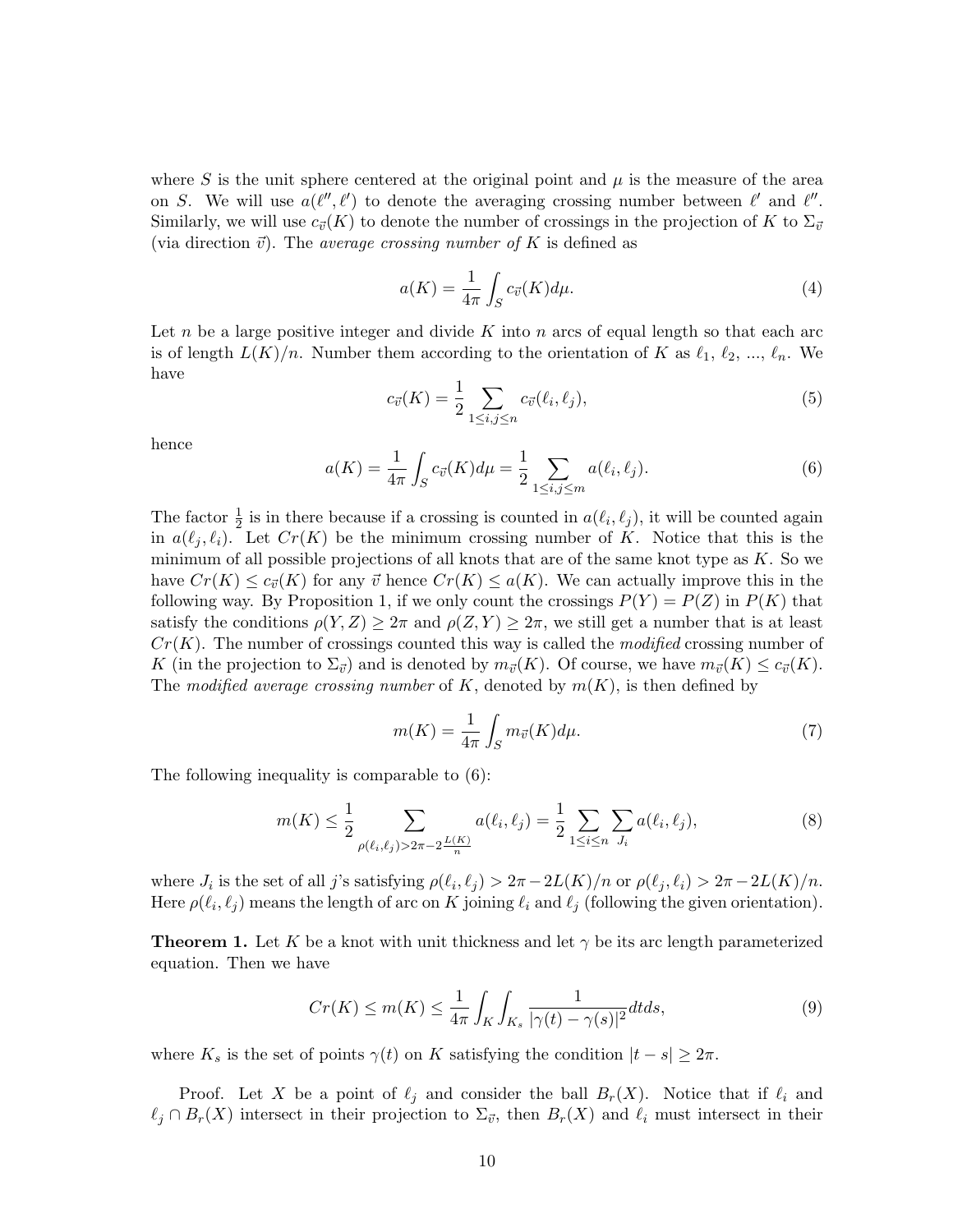projection to  $\Sigma_{\vec{v}}$  as well. Let H be the set of all directions  $\vec{v}$  such that  $B_r(X)$  and  $\ell_i$  intersect in their projection to  $\Sigma_{\vec{v}}$  and let R be the distance between X and  $\ell_i$ . Since the closer  $\ell_i$ is to X, the larger the measure of H, we have  $\mu(H) \leq 4r(L(K)/n + 2r)/R^2$ . We leave the details of the proof of this formula to the reader. Keep in mind that  $L(K)/n$  is the arc length of  $\ell_i$  and that if the projections of  $\ell_i$  and  $B_r(X)$  intersect in the direction  $\vec{v}$ , then they intersect in the direction  $-\vec{v}$  as well.

Now observe that if r is small enough,  $c_{\vec{v}}(\ell_i, \ell_j \cap B_r(X)) \leq 1$  (unless the projection in the direction  $\vec{v}$  is not regular). Thus we have

$$
a(\ell_i, \ell_j \cap B_r(X)) = \frac{1}{4\pi} \int_S c_{\vec{v}}(\ell_i, \ell_j \cap B_r(X)) d\mu \le \frac{1}{4\pi} \int_H 1 d\mu \le \frac{r(L(K)/n + 2r)}{\pi R^2}.
$$
 (10)

For k large enough, divide  $\ell_j$  into k equal length pieces such that each piece is contained in a ball of radius  $\frac{\rho_j}{2k}$  centered at a point on  $\ell_j$  where  $\rho_j = L(K)/n$  is the arc length of  $\ell_j$ . Apply (10) to each of them and sum them up, we obtain

$$
a(\ell_i, \ell_j) \le \frac{L(K)(L(K)/n + L(K)/kn)}{2\pi n R_{ij}^2},
$$

where  $R_{ij}$  is the minimum distance between  $\ell_i$  and  $\ell_j$ . Let  $k \to \infty$ , we obtain

$$
a(\ell_i, \ell_j) \le \frac{(L(K)/n)^2}{2\pi R_{ij}^2},
$$

Substitute the above into (8) and let  $n \to \infty$ . The result follows.  $\Box$ 

Remark. This estimate is consistent with the integral form of the average crossing number obtained in [12].

**Theorem 2.** Let  $K$  be a non-trivial knot with unit thickness, then

$$
Cr(K) \le \frac{1}{16\pi}L(K)(L(K) - 17.334). \tag{11}
$$

Equivalently, we have

$$
L(K) \ge \frac{1}{2} \left( 17.334 + \sqrt{17.334^2 + 64\pi C r(K)} \right). \tag{12}
$$

Proof. For any  $X = \gamma(s)$  on K, consider the spherical projection of K onto  $S_2(X)$ . For simplicity, we will assume that this projection is regular. If it is not, for any arbitrarily small number  $\delta > 0$ , there exists  $X_{\delta} \in B_{\delta}(X)$  such that the spherical projection of K to  $S_{2-\delta}(X_{\delta})$  is regular and the following proof can be applied to this spherical projection. Once we let  $\delta \to 0$  at the end, we will get the same result. The details are left to the reader. Let  $K'$  be a weakly reduced knot of K satisfying the conditions in Proposition 1 under this spherical projection. Let  $Z_1$  be the first strong over point we meet starting from X and let  $Z_2$  be the last strong over point we meet before returning to X. Thus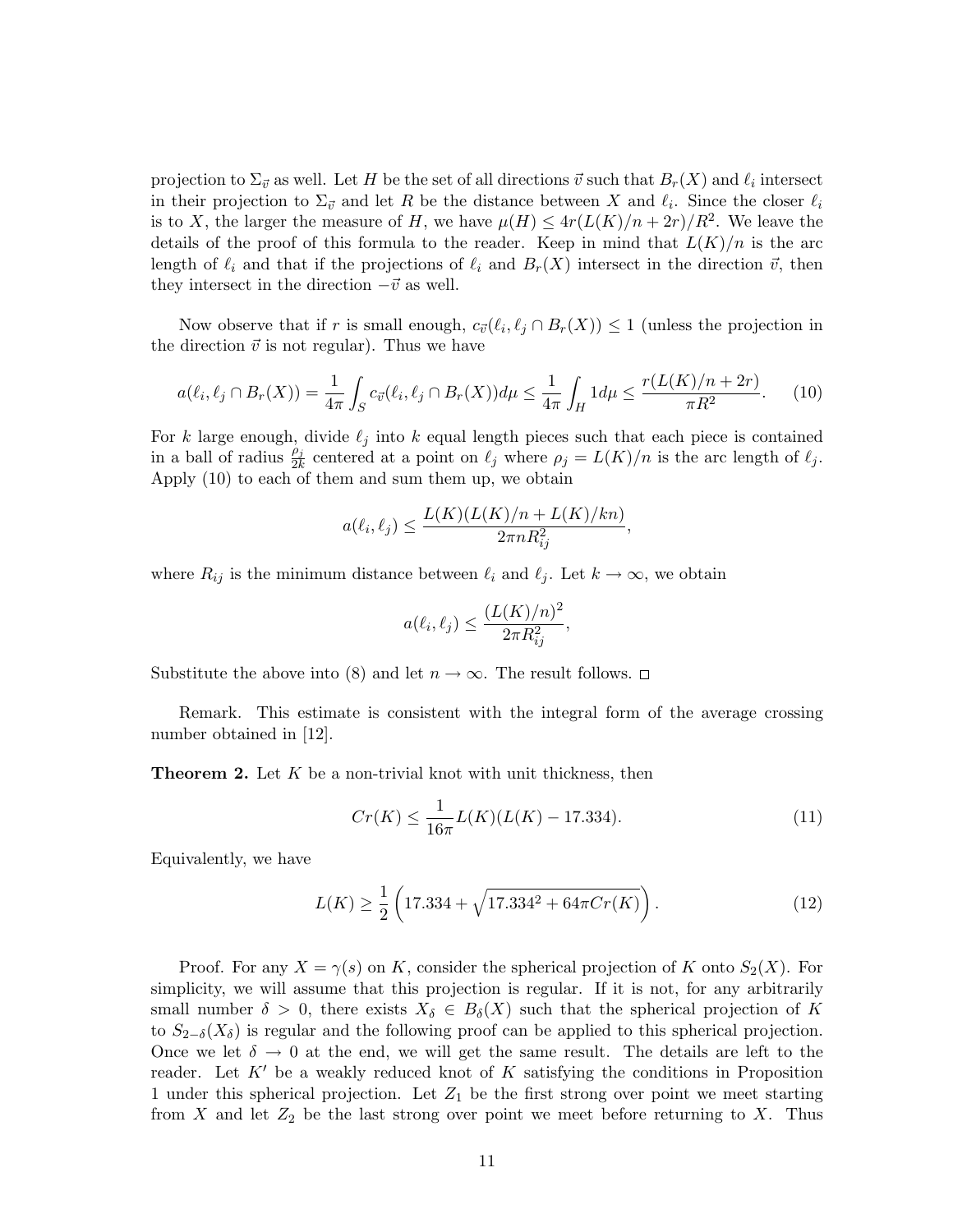$X \in \alpha(Z_2, Z_1)$  and  $\alpha(Z_2, Z_1)$  does not contain any other strong over points. Let  $Y_1, Y_2$  be their corresponding strong under points.  $\rho(Y_1, Z_1)$ ,  $\rho(Y_2, Z_2)$ ,  $\rho(Z_1, Y_1)$  and  $\rho(Z_2, Y_2)$  are all greater than or equal to  $2\pi$ . It follows that  $d(Y_1, Z_1) \geq 2$  by Lemma 3. Since X, Y<sub>1</sub> and  $Z_1$  are colinear and  $Y_1$  is between X and  $Z_1$ , we must have  $d(X, Z_1) > 2$ . Similarly, we also have  $d(X, Z_2) > 2$ . This implies that  $K \cap (B_2(X) \backslash S_2(X)) \subset \alpha(Z_2, Z_1)$ . It follows from Lemma 1 that  $Y_1, Y_2 \notin B_2(X) \backslash S_2(X)$ . We further claim that  $\rho(Z_1, Z_2) \geq 3\pi + \theta$  (so that  $L(K) > 7\pi > 21.99$ , where  $\theta$  is the angle between  $Y_1 - X$  and  $Y_2 - X$ . This is clearly the case if  $\alpha(Z_1, Y_1) \cap \alpha(Y_2, Z_2) = \emptyset$ , since we would have  $\rho(Z_1, Z_2) > \rho(Z_1, Y_1) + \rho(Y_2, Z_2) \geq 4\pi$ . If  $\alpha(Z_1, Y_1) \cap \alpha(Y_2, Z_2) \neq \emptyset$ , then we must have  $Y_2 \in \alpha(Z_1, Y_1)$  and  $Y_1 \in \alpha(Y_2, Z_2)$ . Let  $\theta_1 = \angle Z_1Y_1Y_2$  and  $\theta_2 = \angle Y_1Y_2Z_2$ , then  $\theta_1 + \theta_2 = \pi + \theta$ . Say  $\theta_2 \ge \theta_1$ , then  $\theta_2 \ge (\pi + \theta)/2$ . By Lemma 6, we have  $\rho(Y_1, Z_2) > \pi + \theta$  hence  $\rho(Z_1, Z_2) = \rho(Z_1, Y_1) + \rho(Y_1, Z_2) \geq 3\pi + \theta$ .

Now, let  $W_1 \in \alpha(Z_1, Z_2)$  be the point satisfying the condition  $\rho(Z_1, W_1) = \pi + 2\sqrt{2} - \pi$  $2 < \pi + 0.829$  and let  $W_2 \in \alpha(Z_1, Z_2)$  be the point satisfying the condition  $\rho(W_2, Z_2)$  $2 < \pi + 0.829$  and let  $W_2 \in \alpha(Z_1, Z_2)$  be the point satisfying the condition  $\rho(W_2, Z_2) = \pi + 2\sqrt{2} - 2$ . It is clear that  $\alpha(Z_1, W_1) \cap \alpha(W_2, Z_2) = \emptyset$ . Without loss of generality, assume  $\pi + 2\sqrt{2} - 2$ . It is clear that  $\alpha(\overline{2}_1, W_1) + \alpha(W_2, Z_2) = \emptyset$ . Without loss of generality, assume that  $\gamma(0) = Z_1$ ,  $\gamma(\pi + 2\sqrt{2} - 2) = W_1$ ,  $Y_1$  is the original point and  $Z_1$  is on the positive z-axis. Observe that for  $0 \le t \le \pi$ ,  $\gamma(t)$  cannot intersect the interior of  $B_2(Y_1)$ , or we would have  $\rho(Z_1, Y_1) < 2\pi$  by Lemma 3, which would be a contradiction. Furthermore, for  $0 < t \leq \pi$ , the angle between  $Z_1 - Y_1$  and  $\gamma(t) - Y_1$  is less than or equal to  $\frac{t}{2}$  by Lemma 6. Let  $\Sigma$  be the yz plane and let  $C = \Sigma \cap B_2(Y_2)$ , which is the circle of radius 2 centered at Y<sub>1</sub>. Let  $\gamma_1(t)$  be the arclength parameterized equation of C such that  $\gamma_1(0) = (0, 0, 2)$ . The equation of C can be written as  $(0, 2\sin\frac{t}{2}, 2\cos\frac{t}{2})$ . Point X is now  $(0, 0, -(2 + h))$  where  $h = d(X, Y_1) - 2 \geq 0$ . The angle between  $\gamma_1(t) - Y_1$  and  $Z_1 - Y_1$  is  $\frac{t}{2}$ . It is now obvious that  $|\gamma(t) - X| \geq |\gamma_1(t) - X|$ . See Figure 6. Hence we have

$$
\int_0^{\pi} \frac{dt}{|\gamma(t) - X|^2} \le \int_0^{\pi} \frac{dt}{|\gamma_1(t) - X|^2}
$$
  
= 
$$
\int_0^{\pi} \frac{dt}{4 + (2 + h)^2 + 4(2 + h)\cos\frac{t}{2}} \le \int_0^{\pi} \frac{dt}{8(1 + \cos\frac{t}{2})} = \frac{1}{4}.
$$

On the other hand, since  $|\gamma(\pi) - Y_1| \geq 2$  and the angle between  $Z_1 - X$  and  $\gamma(\pi) - X$  is On the other nand, since  $|\gamma(\pi) - Y_1| \geq 2$  and the angle between  $Z_1 - X$  and  $\gamma(\pi) - X$  is<br>at most  $\frac{\pi}{2}$ , it follows that  $|\gamma(\pi) - X| \geq 2\sqrt{2}$ . So for any  $\pi < t \leq \pi + 2\sqrt{2} - 2$ , we have  $|\gamma(t) - X| \geq 2\sqrt{2} + \pi - t$ . This leads to

$$
\int_{\pi}^{\pi+2\sqrt{2}-2} \frac{dt}{|\gamma(t)-X|^2} \leq \int_{\pi}^{\pi+2\sqrt{2}-2} \frac{dt}{(2\sqrt{2}+\pi-t)^2} = \int_{2}^{2\sqrt{2}} \frac{du}{u^2} = \frac{1}{4}(2-\sqrt{2}).
$$

Combining the two results above, we have

$$
\int_{\alpha(Z_1,W_1)} \frac{dt}{|\gamma(t)-X|^2} \leq \frac{1}{4}(3-\sqrt{2}).
$$

Similarly, we also have

$$
\int_{\alpha(W_2,Z_2)} \frac{dt}{|\gamma(t)-X|^2} \leq \frac{1}{4}(3-\sqrt{2}).
$$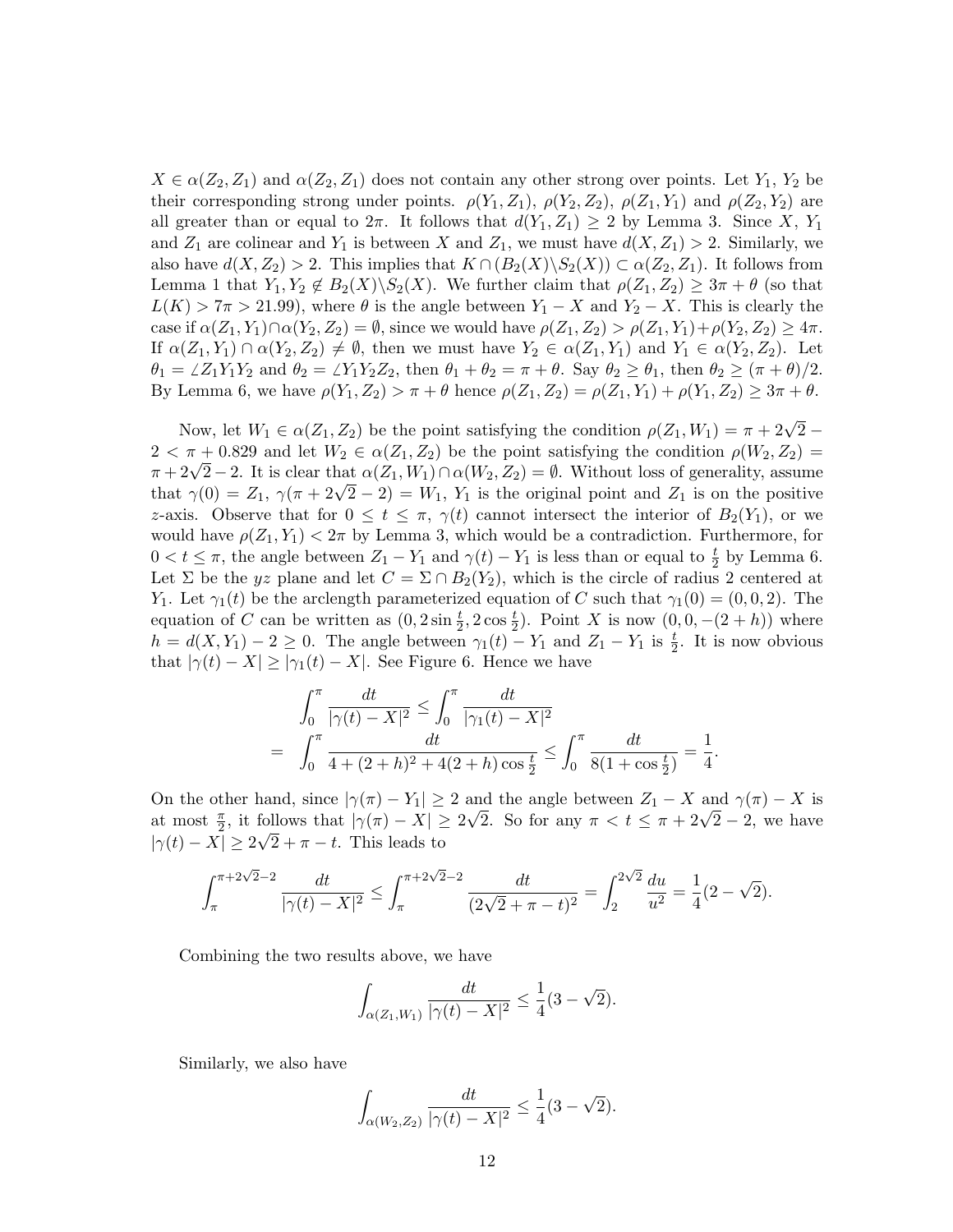

Figure 6: The distance from a point on  $\alpha(Z_1, W_1)$  to X

Finally, we have

$$
\frac{1}{4\pi} \int_{K_s} \frac{dt}{|\gamma(t) - X|^2}
$$
\n
$$
= \frac{1}{4\pi} \left( \int_{K_s \backslash \alpha(Z_1, W_1) \cup \alpha(W_2, Z_2)} + \int_{\alpha(Z_1, W_1)} + \int_{\alpha(W_2, Z_2)} \right) \frac{dt}{|\gamma(t) - X|^2}
$$
\n
$$
\leq \frac{1}{4\pi} \left( \frac{1}{4} (L(K) - 6\pi - 4\sqrt{2} + 4) + \frac{1}{4} (6 - 2\sqrt{2}) \right)
$$
\n
$$
= \frac{1}{16\pi} (L(K) + 10 - 6(\pi + \sqrt{2})) \leq \frac{1}{16\pi} (L(K) - 17.3348).
$$

Substituting this into (9) and the result follows.  $\Box$ 

Since the result of Theorem 2 falls short of getting the lower bound 24, we will reach that goal in the next section.

## 5. THE LENGTH OF A UNIT THICKNESS KNOT IS  $> 24$

**Theorem 3.** Let K be a non-trivial knot with unit thickness, then  $L(K) > 24$ .

Proof. Let us assume the contrary, that is, K is a nontrvial knot but  $L(K) \leq 24$ . By Theorem 2, this implies that  $K$  can only be a trefoil. Let us continue the discussion from last section. For any  $X = \gamma(s) \in K$ , we know that  $\rho(X, Z_1) \geq 2\pi$ ,  $\rho(Z_2, X) \geq 2\pi$ ,  $\rho(Z_1, Y_1) \geq 2\pi$ ,  $\rho(Y_2, Z_2) \geq 2\pi$ .  $Y_2 \in \alpha(Z_1, Y_1)$  since otherwise we have  $L(K) \geq 8\pi \approx 25.13$ . We also know that  $\rho(Z_1, Y_2) \geq \pi + \theta$  or  $\rho(Y_1, Z_2) \geq \pi + \theta$ . Combining these results, we see that  $L(K) \geq 7\pi + \theta$ , where  $\theta$  is the angle between  $Y_1 - X$  and  $Y_2 - X$ .

Claim 1. There exists  $X \in K$  such that  $\rho(X, Z_1) \leq 2\pi + 0.6$  and  $\angle Z_1Y_1Y_2 > \pi/2$ .

Proof. Assume the contrary. Then for any  $X \in K$  such that  $\angle Z_1Y_1Y_2 > \pi/2$  (if it is the case that  $\angle Z_2Y_2Y_1 > \pi$ , just change the orientation of K and use  $Z_2$  as  $Z_1$ ). Let  $W_0 \in \alpha(X, Z_1)$  be such that  $\rho(W_0, Z_1) = 0.6$ . Since  $\alpha(W_0, Z_1) \subset K_s$  and does not intersect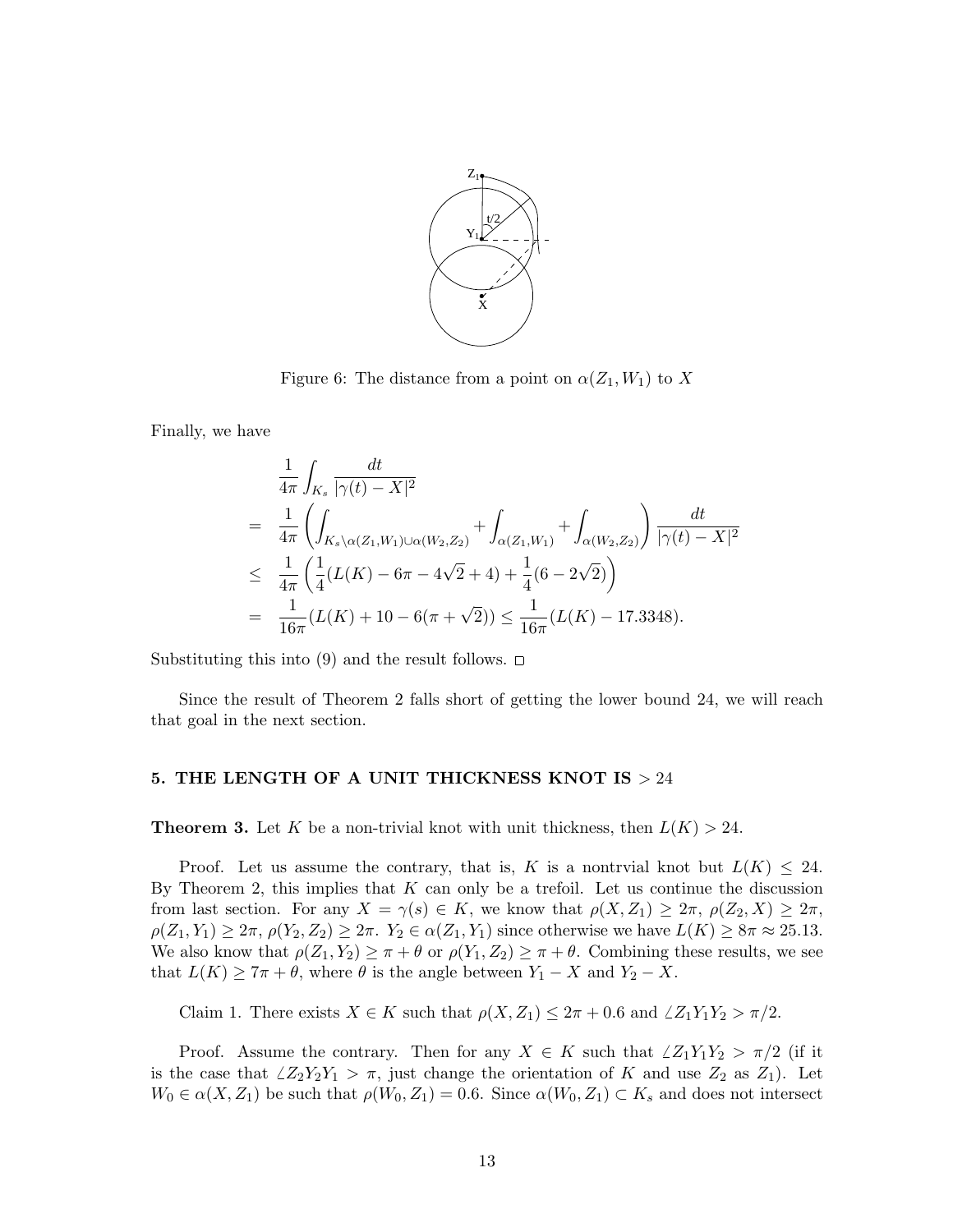the interior of  $B_2(Y_1)$ , the same technique used to prove Theorem 2 applies. We have

$$
\int_{\alpha(W_0, Z_1)} \frac{dt}{|\gamma(t) - X|^2} \le 0.1512/4.
$$

Combining it with the result in Theorem 2, we get

$$
\int_{K_s} \frac{dt}{|\gamma(t) - X|^2} \le \frac{1}{16\pi} (L(K) - 17.755).
$$

Thus  $Cr(K) \leq \frac{1}{16}$  $\frac{1}{16\pi}L(K)(L(K) - 17.755)$ . For  $Cr(K) = 3$ , this yields  $L(K) > 24.05$ . So this case is impossible.

Claim 2. For the X we found in Claim 1, we have  $d(X, Z_1) \leq 5.4$ .

Proof. This is implied by Lemma 5(b). The details are left to the reader.

Claim 3. Let  $W_1, W_2 \in \alpha(Z_1, Y_1)$  be such that  $\rho(Z_1, W_1) = 1.05$  and  $\rho(W_2, Y_1) = 1.05$ . Then  $\rho(W_1, W_2) < 2\pi$ .

Proof. Since  $\rho(Y_1, Z_2) > \pi$  by Claim 1 and Lemma 6, we have  $\rho(Z_1, Y_1) = L(K)$  $\rho(X, Z_1) - \rho(Z_2, X) - \rho(Y_1, Z_2) \leq 24 - 5\pi < 2\pi + 2.01$ . Hence  $\rho(W_1, W_2) = \rho(Z_1, Y_1) - 2.1$  $2\pi$ .



Figure 7: K is reduced to an unknot

Now, by the proof of Proposition 1, we see that  $\alpha(W_1, W_2)$  is replaceable by  $\overline{W_1W_2}$ . A simple calculation shows that  $\overline{W_1W_2} \subset B_2(Y_1) \cup B_2(Z_1)$  since  $d(Y_1, Z_1) \leq 3.4$  by Claim 2. It is apparent that  $(B_2(Z_1)\cap \alpha(X,W_1))\cup \overline{W_1W_2}\cup (B_2(Y_1)\cap \alpha(W_2,Z_2))$  and  $B_2(Y_1)\cup B_2(Z_1)$  form an unknotted ball-arc pair. Let  $W_3 \in \alpha(X, Z_1)$  be such that  $\rho(W_3, Z_1) = 1, W_4 \in \alpha(Z_2, X)$ be such that  $\rho(W_4, X) = 1.05$  and  $W_5 \in \alpha(Y_1, Z_2)$  be such that  $\rho(Y_1, W_5) = 1.05$ . Since  $B_2(Y_1)\cup B_2(Z_1)$  does not intersect the rest of K, replacing  $\alpha(W_3, W_1)\cup \overline{W_1W_2}\cup \alpha(W_2, W_5)$ by  $\overline{W_3W_5}$  will not change the knot type of K. We see that  $\alpha(X, W_3)$  is replaceable by  $\overline{W_3X}$ by observing that the set  $M' = \bigcup_{Y' \in \alpha(X,W_3)} \overline{Y'W_3}$  does not intersect  $\overline{W_3W_5}$  and the rest of K, and then  $\alpha(X, W_4) \cup \overline{W_3X} \cup \overline{W_3W_5}$  can be replaced by  $\overline{W_4W_5}$  for the same reason above. Notice that we have  $\rho(W_5, W_4) \leq 24 - 4\pi - 2.1 < 9.34$ . Let  $W_6 \in \alpha(W_5, W_4)$  be such that  $\rho(W_6, W_4) = 2\pi - 0.01$ , then  $\alpha(W_6, W_4)$  is replaceable by  $\overline{W_6W_4}$  (via deformation through